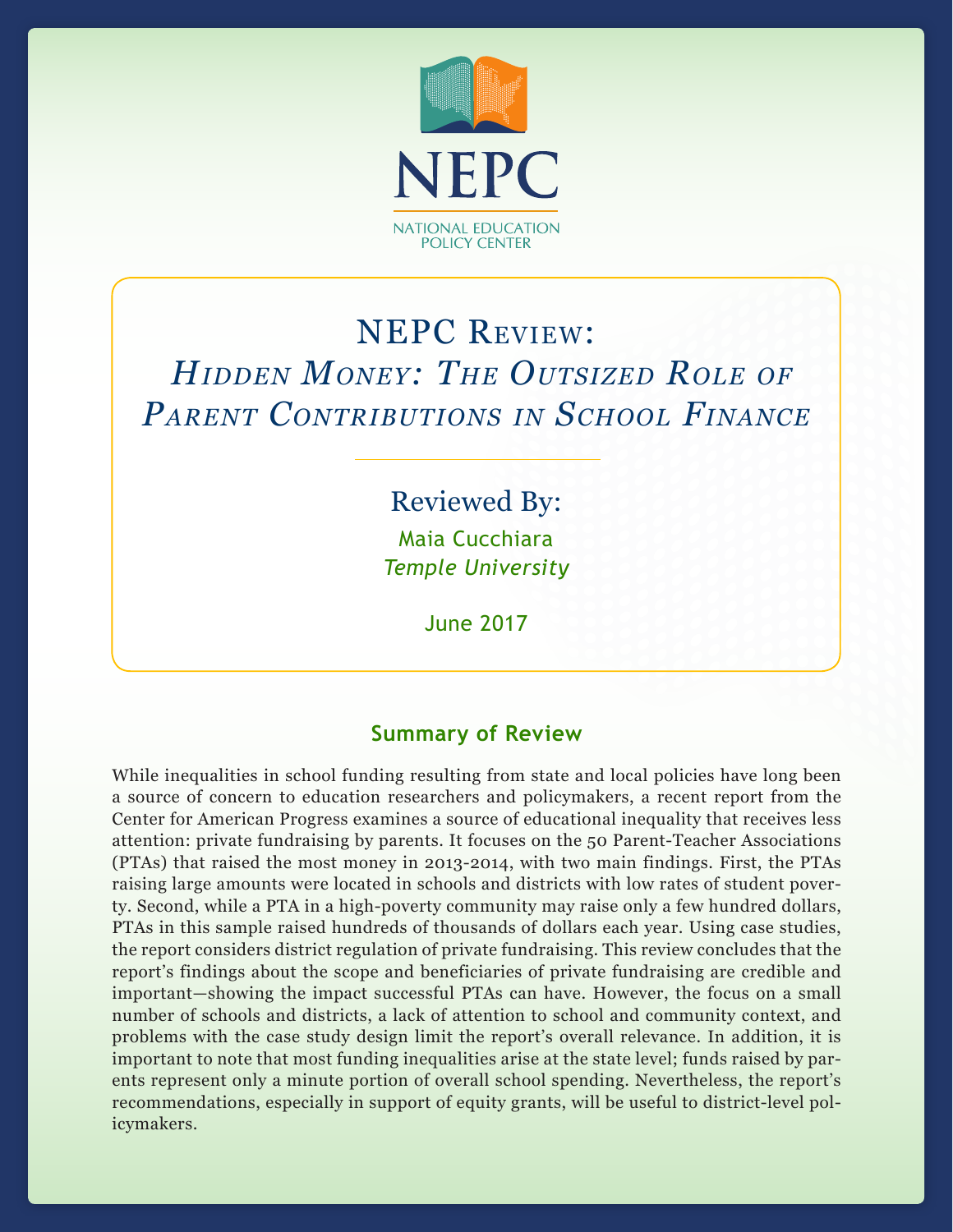**Kevin Welner** NEPC Director

**William Mathis** Managing Director

# **Alex Molnar**

Publishing Director

# National Education Policy Center

School of Education, University of Colorado Boulder, CO 80309-0249 Telephone: (802) 383-0058

Email: NEPC@colorado.edu http://nepc.colorado.edu

This material is provided free of cost to NEPC's readers, who may make non-commercial use of the material as long as NEPC and its author(s) are credited as the source. For inquiries about commercial use, please contact NEPC at nepc@colorado.edu.

This review is one of a series made possible in part by funding from the Great Lakes Center for Education Research and Practice.

http://www.greatlakescenter.org GreatLakesCenter@greatlakescenter.org **GREAT LAKES CENTER**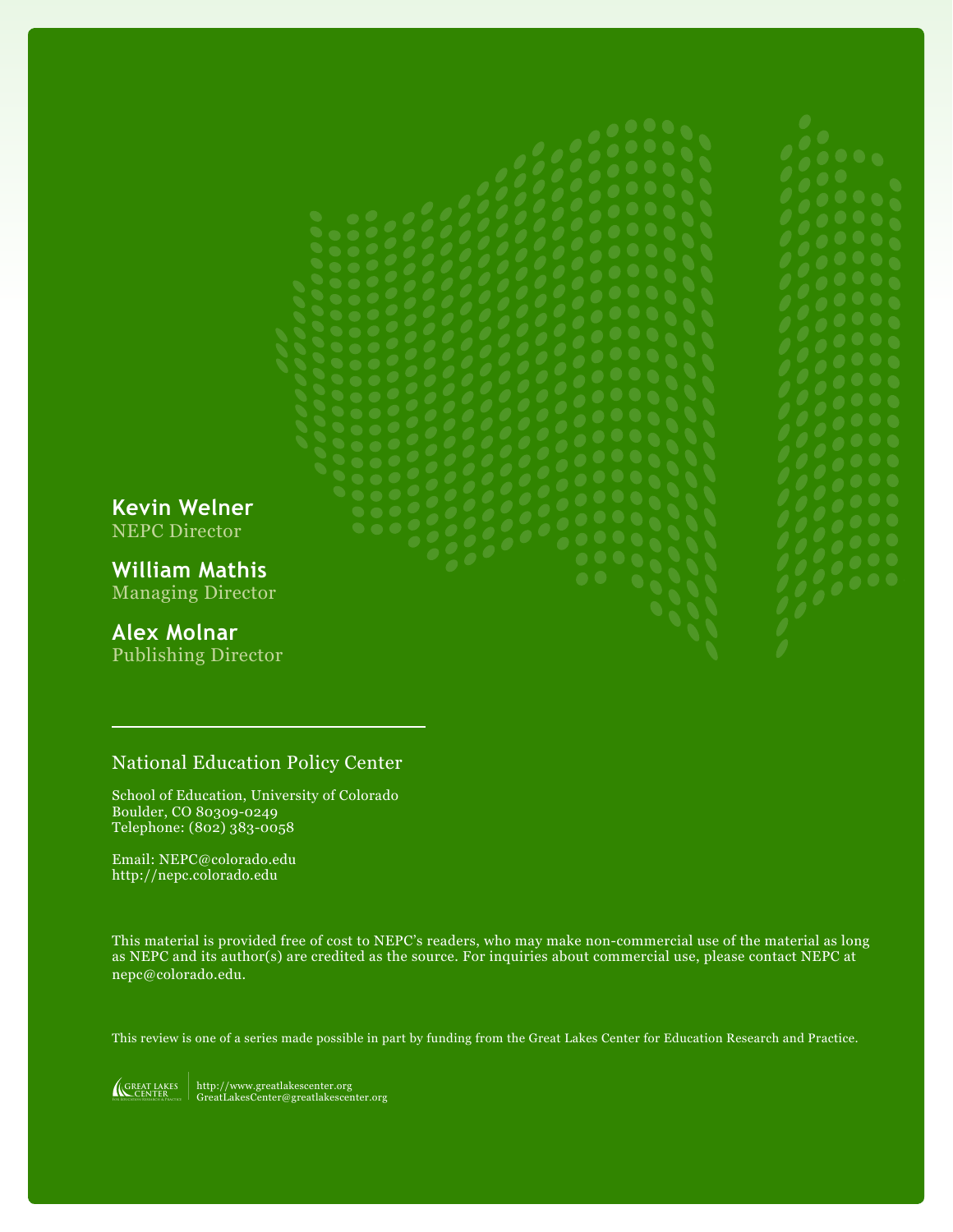# NEPC Review:  *Hidden Money: The Outsized Role of Parent Contributions in School Finance*

*Maia Cucchiara, Temple University*

## **I. Introduction**

Parent-Teacher Associations (PTAs) have been an active presence in U.S. schools since the early 20th century. While the original PTA (or National Congress of Mothers, as it was first named) was formed with a broad vision of improving education for all children,<sup>1</sup> PTAs have evolved over the years to provide a range of supports for individual schools, from fundraising, to help with fieldtrips or special events, to teacher appreciation and increasing school-family collaboration. In recent years, however, the fundraising function of PTAs has taken on increasing importance, and PTAs are raising more money than ever before. Funds raised by PTAs help pay for improvements to school facilities, materials, enrichment programming, and even additional teachers.

Of course, PTAs vary greatly in their fundraising capacity. Whereas some are able to raise hundreds of thousands of dollars each year, others raise only a few hundred or a few thousand. To the extent that PTA funds provide schools with supplies and programming they could not otherwise afford, this disparity can be a source of additional inequality—especially because there is evidence that schools serving more affluent populations are *more* likely than other schools to benefit from significant parental fundraising.<sup>2</sup> A new report from the Center for American Progress examines this phenomenon, focusing particularly on the implications for educational equity.3 The report examines the 50 "richest" PTAs (defined as the PTAs that raised the most money in 2013-4) and how they spent their money, arguing that this creates new forms of stratification. It also uses case studies of several school districts to assess the consequences of district-level efforts to mediate inequalities resulting from parental fundraising.

#### **II. Findings**

The report's findings can be broken into two parts. First, the authors identified the fifty PTAs in the United States that were most successful in raising large amounts of money for their schools. The authors found that the funds raised by the nation's richest PTAs was quite significant (nearly \$43 million in 2013-2014), that they paid for a rich array of additional supports, and that they tended to benefit already advantaged schools and communities. While the most successful PTAs added over \$2,000 per student to their schools' budgets, even the least successful (in this group) added approximately \$500 per student. The schools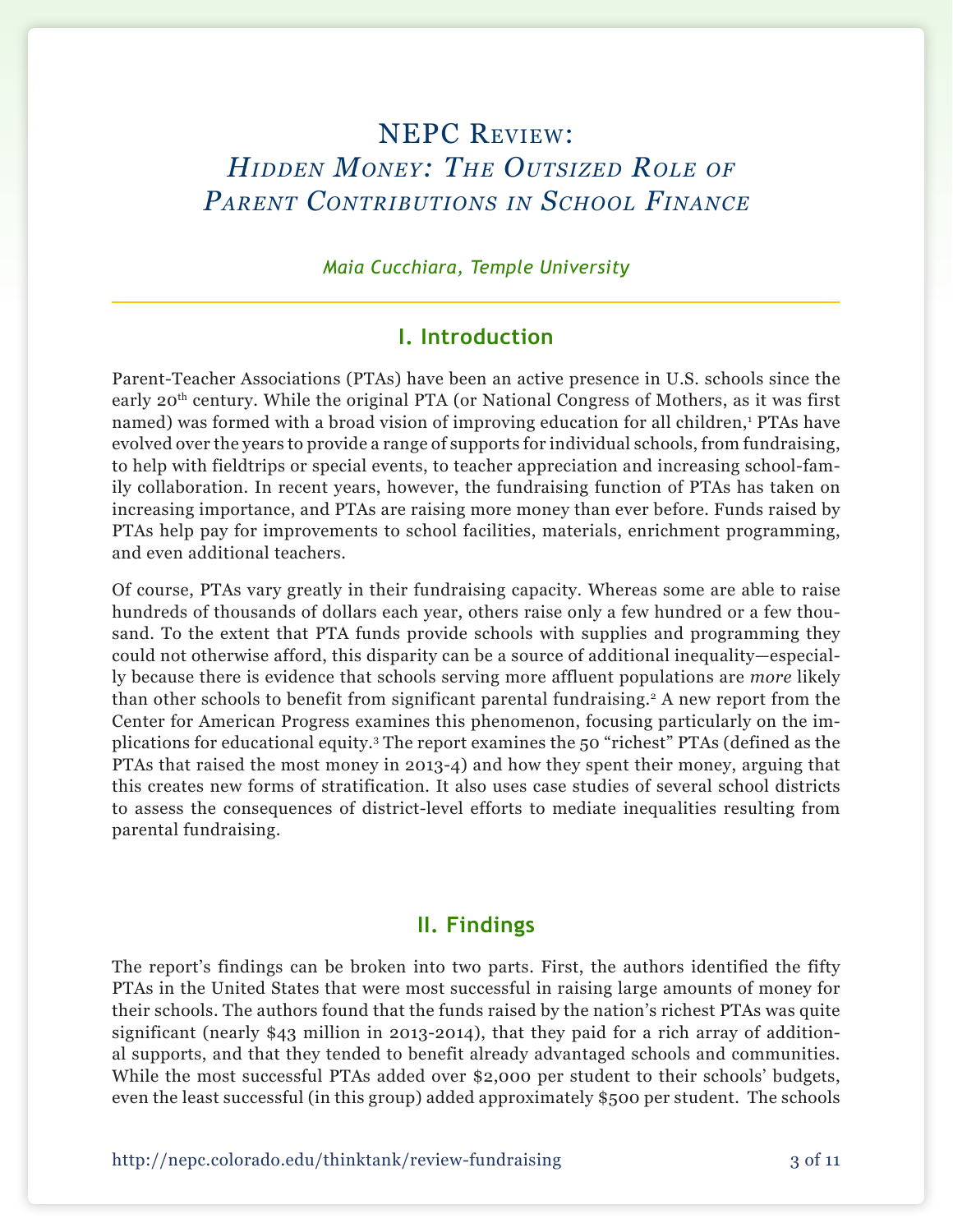used this money to purchase arts and enrichment programming, after-school activities, equipment and even additional school staff. These PTAs were located in 23 school districts, 11 of which were in California. Only a few of the districts had any policies in place to manage parental fundraising.

The authors claim to find a strong relationship between the affluence of the school community and the amount the PTA raised. Indeed, most of the PTAs included in the top-fifty list were located in low-poverty districts, and, in fact, many on the list were in districts serving fewer than 10% low-income students. While some of the schools on the list were located in less-advantaged districts (such as New York City or Washington, DC), these schools tended to be strikingly more advantaged than the district as a whole. To take the most dramatic example, whereas 99% of students in the District of Columbia public schools are eligible for free or reduced-price lunch, but at Janney Elementary, which raised nearly \$1.5 million, only 4% are eligible. At almost all of the top ranked fundraising schools, the percent of students eligible for free or reduced-price lunch was less than 50%, and at nearly three-fourths of the schools it was 10% or less.

The authors conclude that such disparities place schools serving lower-income populations at a significant disadvantage. Focusing on PTAs in DC, they note that low-poverty schools with active PTAs are able to provide a host of additional experiences for their students without affecting spending on core educational functions. In contrast, schools whose parent body cannot raise hundreds of thousands of dollars each year "had to pay for some of these same programs with public dollars, leaving less funding for other resources…" (p. 7).

The second part of the report examines two strategies districts have tried to address these inequalities: restricting how schools can use donated funds and creating equity grants to distribute funds more broadly across the district. To assess the consequences of these strategies, the authors use case studies of comparable districts that have and have not implemented these policies.

Montgomery County, MD, a diverse and affluent suburb outside of DC, began regulating the use of private donations in 1989, prohibiting its use to fund school staff. Anne Arundel County, also in MD, is a much smaller county located further away from DC that has similar poverty rates but a lower median income. Anne Arundel does not place any restrictions on the use of private donations. The authors examined PTA fundraising in both counties over a three-year period, finding that in both counties they raised comparable amounts of money and concluding that placing restrictions on the use of private funds does not depress parents' contributions. They further note, however, that this policy did not remedy other inequalities in school funding that affect school staffing levels.

Another strategy for redistributing parents' donations is to create "equity grants" and require that a portion of the PTAs' total revenues (after a certain base amount) be allocated to that fund, which then distributes the money to higher poverty schools. Portland, Oregon, implemented this model in the 1990s, while the demographically similar Seattle Public Schools did not. A comparison between PTA revenues in the two districts, also over a threeyear period, suggests that this practice may depress fundraising slightly. At the same time, high-poverty schools in Portland received significant additional funding, "substantially nar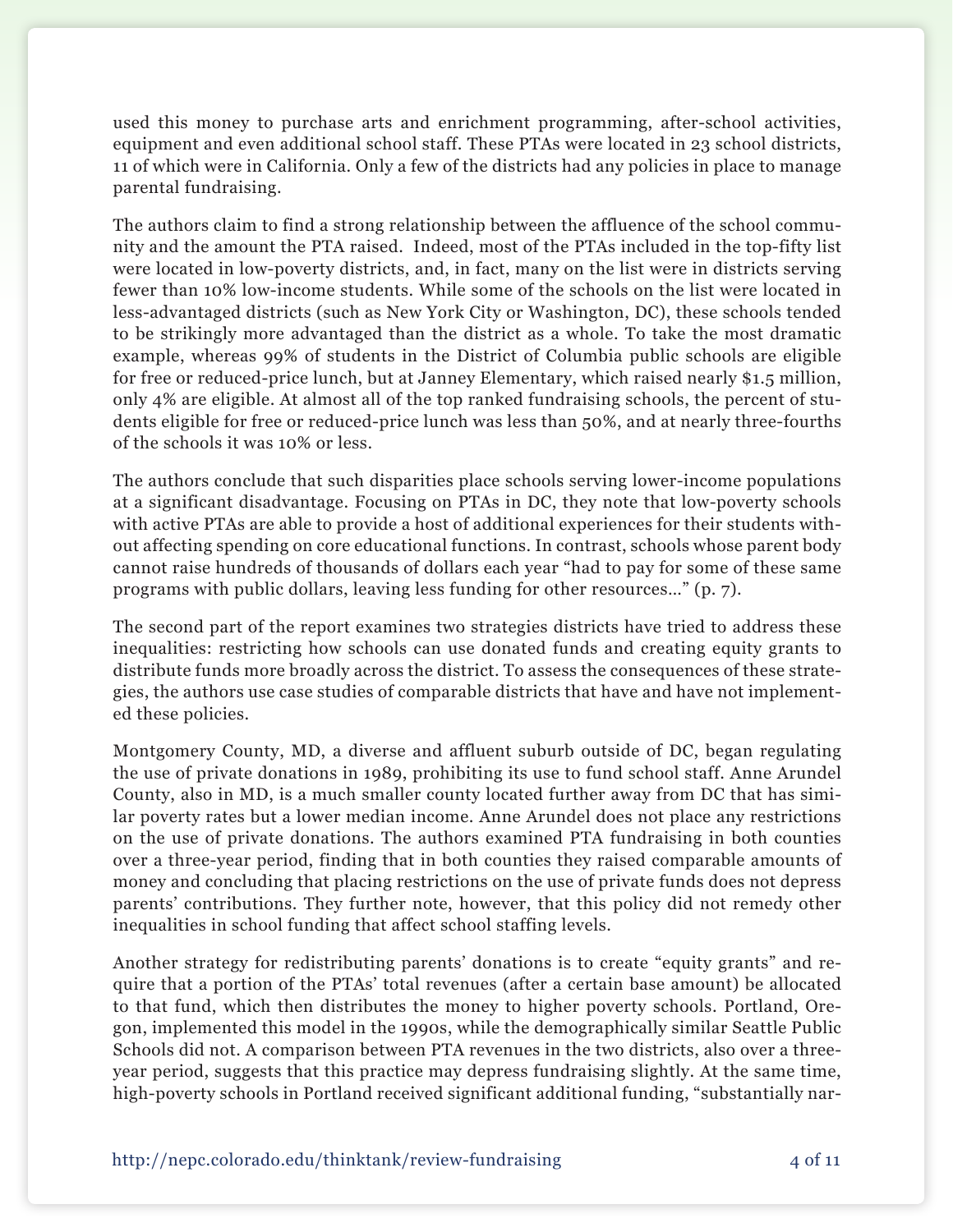rowing the parent fundraising gap," while similar schools in Seattle received no additional resources. The authors conclude that these strategies have the potential to distribute funds more equitably without significantly depressing parental contributions.

The report ends with a set of policy recommendations designed to increase public awareness of private fundraising, reduce inequities resulting from substantial fundraising, and distribute privately raised resources more equitably across schools. These include: requiring schools to report private contributions, annually assessing the needs of schools to equalize funding, supporting partnerships between low- and high-poverty schools, creating equity funds, preventing schools from using private money to pay staff, including predictions about parent fundraising in school budgets, and encouraging district-wide donations.

# **III. Rationale for Findings**

The primary assumption underlying this report is that resources matter in education: that more spending generally leads to better outcomes for children. A second assumption is that school funding in the U.S. is already unequal, because higher-poverty districts and schools have less to spend per pupil than lower-poverty districts and schools. Because private fundraising has increased dramatically in recent years and has the potential to exacerbate the divide between resource-rich and resource-poor schools, this study can illuminate an increasingly important source of educational inequality.

The report is also motivated by an interest in understanding the extent to which district-level policies can be effective in reducing inequalities that result from parent fundraising. If these policies succeed in reducing inequalities without significantly depressing fundraising overall, then other districts could potentially take similar steps.

# **IV. Use of Research Literature**

The authors support their assumptions about the importance of funding and its inequitable distribution by citing scholarly literature on the scope and consequences of educational inequality. The report begins with research showing that many states and local districts allocate more money to districts and schools serving affluent students than to those with higher poverty rates, disparities that are particularly evident when it comes to staffing.4 The authors also cite scholarship documenting the obstacles low-income students face and the ways in which additional resources can increase opportunities.5

Interestingly, the authors make less use of extant research on parent fundraising itself. They cite only one study of recent developments in fundraising.6 The findings of this study, that fundraising has increased in ways that advantage already advantaged schools and districts, are consistent with this report's argument about the inequitable consequences of parental contributions. However, the report could have benefited from greater engagement with oth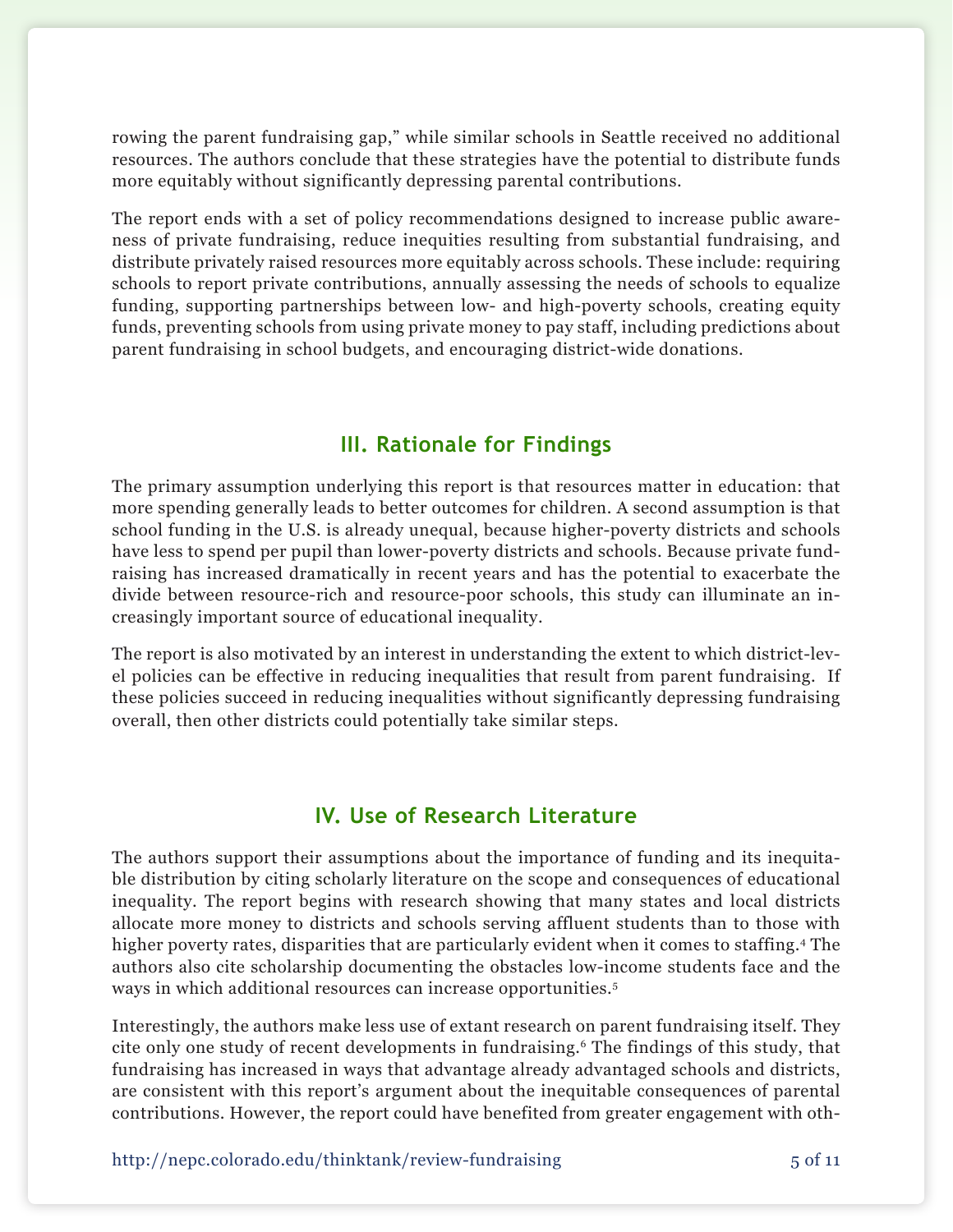er relevant scholarship on the scope of parental fundraising, its role in public education, and parents' motivations and concerns in raising funds.7

## **V. Review of Methods**

#### **Part One: The Nation's Richest PTAs**

To identify the 50 PTAs that raised the most money in the United States, the authors used GuideStar, a database with financial and other information about nonprofits.<sup>8</sup> The authors searched the database for parent-teacher groups, sorted by income, and then narrowed the results to public school PTAs with appropriate financial data. As the authors note, the fact that many PTAs do not file tax documentation represents an inherent limitation in the data. However, it does seem reasonable to assume that the PTAs that generate large amounts of money (therefore, the ones of greatest interest to the authors) are also more likely to file tax returns.

For each school, the authors then collected school and district data. The tables included in the Appendix display the names of the schools and districts, how much each PTA raised, the percent of students in the school and district eligible for free or reduced-price lunch, the number of students in the school, and the amount raised per pupil. These statistics, especially those showing extremely low poverty levels among most schools, are quite striking. The authors also conducted phone interviews with personnel from 15 of the districts to ascertain their policies on parental fundraising.

This focus on the "richest" (or highest fundraising) PTAs has some advantages. It helps the authors make a strong case for the ways substantial parental fundraising can exacerbate inequalities. After all, PTAs that increase school funding by more than \$1,000 per student can provide a host of resources unavailable to students in other schools. But another consequence of this decision is that only a small number of districts (23) and an even small number of states (7 plus the District of Columbia) are represented. As a result, the picture the report paints of the "outsized role" of parents' contributions, while important, is also incomplete, leaving out the vast majority of schools and districts across the country.

The lack of information about school and district context represents another limitation. The authors include the percent of students eligible for free or reduced-price lunch, but nothing about per-pupil spending or the percent of a school or district's budget that comes from fundraising. The authors use Nelson and Gazley's study of school fundraising to argue that rather than compensating for insufficient district resources, wealthy PTAs exist in districts that already benefit from generous funding.9 Yet the actual per-pupil spending of the districts in question varies, and, according to Education Week's Quality Counts data,<sup>10</sup> most (with the exception of Washington DC and New York) spent around or slightly below the national average in 2013.<sup>11</sup> This seems to undermine the authors' argument that these schools are sites of significant advantage or privilege. While within-district variation in school spending could benefit schools with lower poverty rates, that evidence is not includ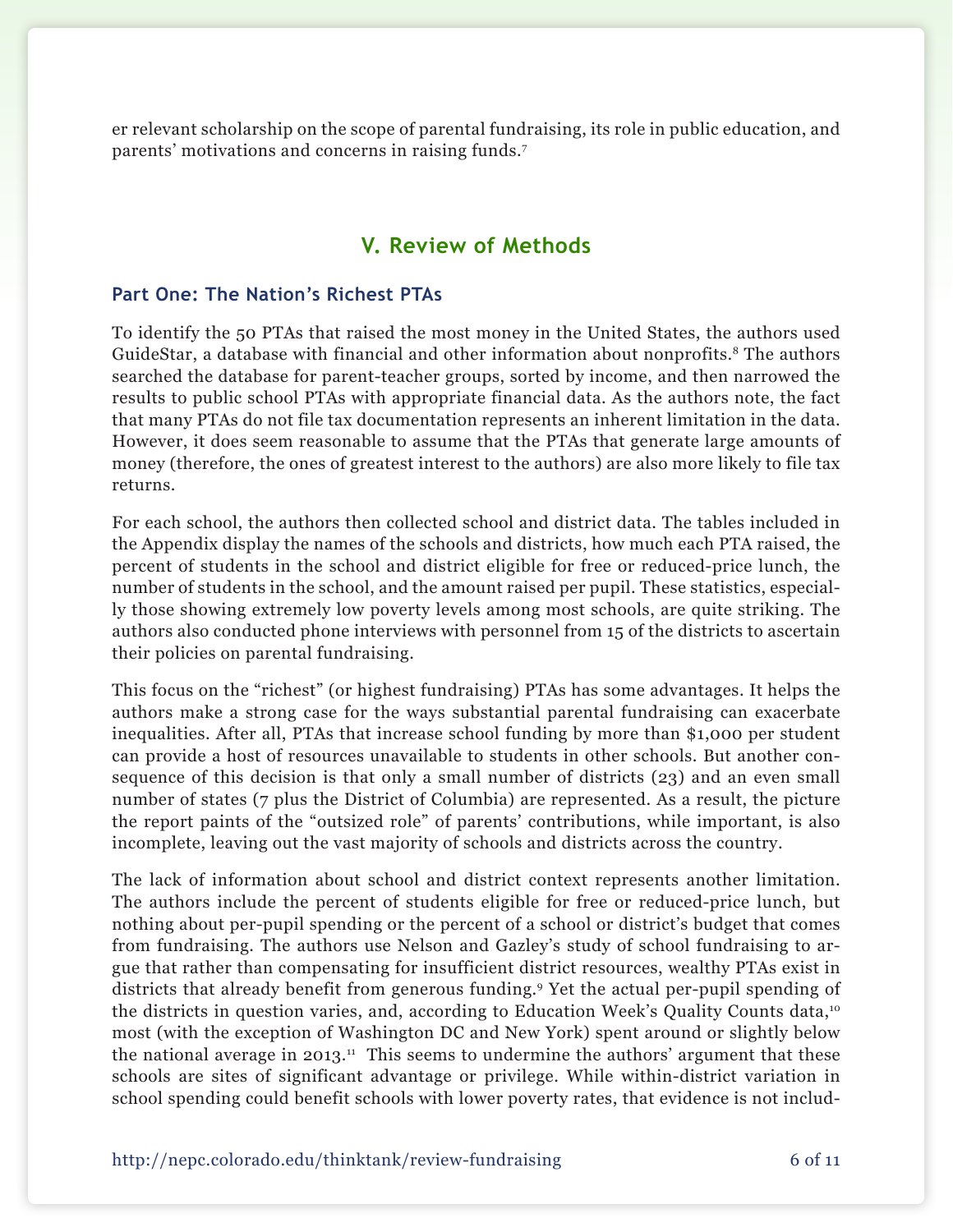ed in the report. Nor did the report discuss median family income in the school or district. It uses low poverty rates as a proxy for affluence, but that seems problematic, as it assumes that all non-poor students are wealthy, an assumption that obscures significant differences in family and community wealth. Cost of living differences should likely also have been taken into account.

#### **Part Two: District Policies**

For the case study portion of the report, the authors used census and school district data to identify districts comparable to Montgomery County, MD, and Portland, OR. They then used tax documents from the IRS and information available through the GuideStar and Pro-Publica<sup>12</sup> databases to document the funds raised by PTAs in each district. Unfortunately, in both cases available data were limited, because, as noted above, all PTAs do not fill out the requisite IRS forms.

The report uses the comparison between similar districts (Montgomery and Anne Arundel Counties and Portland and Seattle) to claim that restricting or redistributing funds has a minimal effect on parents' fundraising. This is problematic for at least two reasons.

First, to truly understand the impact of the policies in question, the researchers would have had to study the districts before and after the policy went into effect—something that happened years before the research was conducted. The authors themselves acknowledge that such a design would be preferable to the comparison they offer. Given this design and the attendant inability to separate the effects of the policy from other factors, it is difficult to draw any strong conclusions. Second, the problems with this design are exacerbated by significant differences in context (especially between Montgomery and Anne Arundel Counties) that could affect fundraising in a number of ways. The authors also acknowledge this limitation. This problem could have been remedied at least in part by interviews with stakeholders in the districts in question—to understand how parents themselves understood the policies and their impact—but that was not a part of the study. Given the limitations of the data, the authors' findings about the (non)effects of certain policies on parents' fundraising are intriguing but hardly conclusive.

### **VI. Review of Validity and Findings**

The report's finding that the 50 "richest" PTAs are raising significant amounts of money for schools with generally low poverty levels appear to be well-supported by the data. It is not clear, however, how widely these findings can be generalized beyond the schools in question, because the 50 schools were clustered in a small number of districts and states. In addition, its claims about the relationship between parent donations and larger patterns of educational inequality would be stronger with greater attention to context, namely median family incomes and per pupil spending. This is especially the case because the districts in which the PTAs were located were for the most part not particularly high spending. While some pop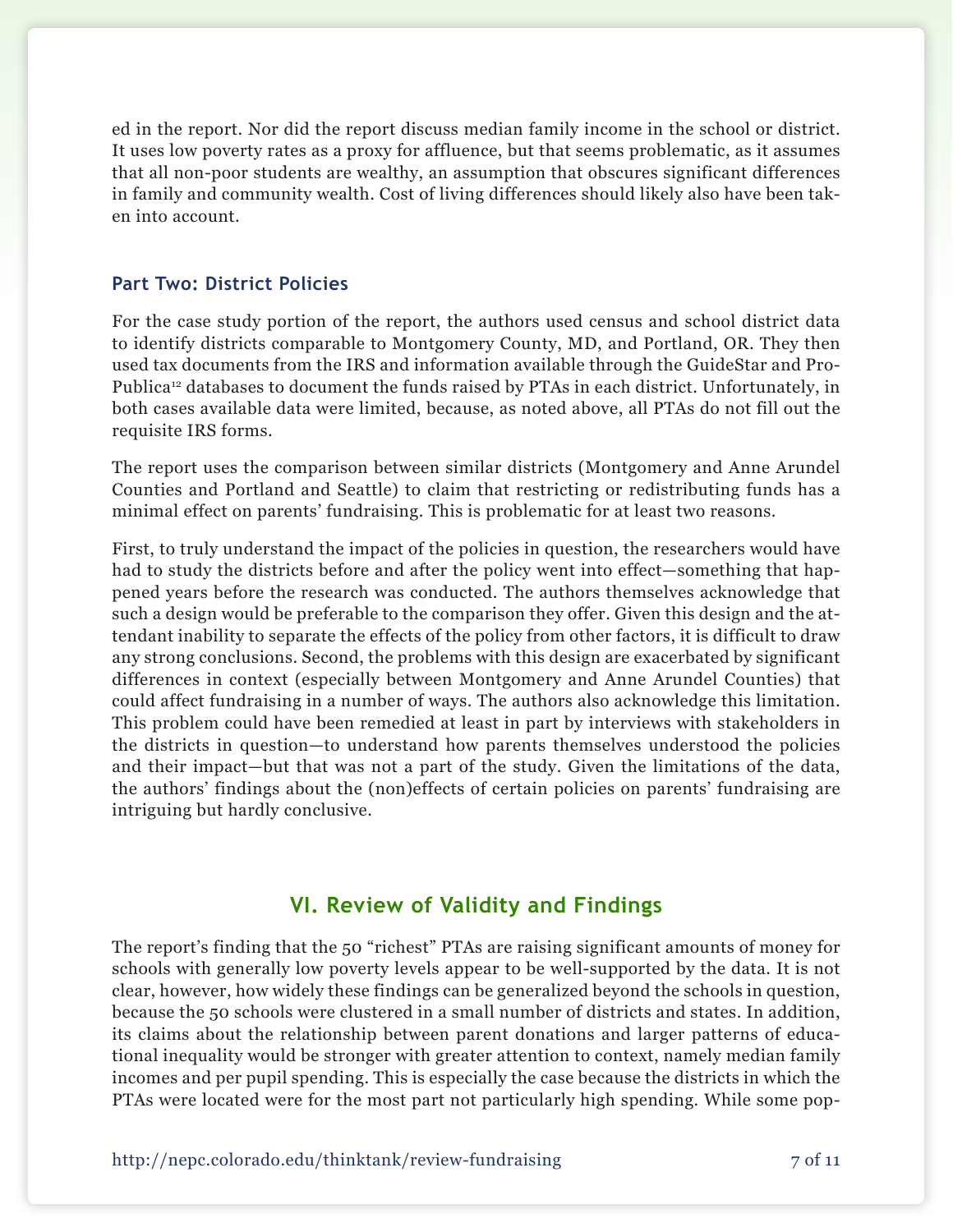ular media accounts have told of wealthy communities and their fundraising, this does not mean that every school that raises large amounts of money serves equally wealthy families.13 In addition, the amounts parents raise is trivial compared to overall school funding—less than 2% of public school spending.14 This point does not negate the report's findings, but it does help to contextualize parents' efforts and raises questions about the true source of educational inequalities—which likely have more to do with government spending and patterns of segregation than private fundraising.15

The question of what schools and districts can do to combat inequalities resulting from parent fundraising is an important one. The findings from the case studies here show that equity funds do direct resources to high-poverty schools, which is promising. However, it would be premature draw any final conclusion about the extent to which policies regulating fundraising impact parents' activities.

Several of the authors' recommendations—such as increasing transparency around private donations so that districts and researchers can more accurately track resources, creating equity funds, and encouraging district-wide donations—are reasonable and follow directly from the findings. While these measures could generate parental opposition, they could also help ensure that schools without highly successful PTAs can benefit from parents' efforts. The other recommendations are less compelling. In particular, it is not clear from the data why restricting the use of PTA funds (so that schools cannot use them for staffing) would be beneficial, nor does it follow that districts should take predictions about parent fundraising into account when calculating school budgets. In fact, this last suggestion could remove some of the burden of funding public schools from school districts, a prospect that could raise a number of other issues and ultimately undermine support for public education.

### **VII. Usefulness of Report**

This report usefully raises awareness about excessive fundraising and the extent to which it benefits schools and districts that are already relatively advantaged. Its points about the potential for private fundraising to increase educational stratification are especially prescient given the growth of educational privatization. The authors' assessment of the potential for districts to manage private fundraising is interesting but not definitive. Nevertheless, the questions this report raises about the impact of district policies could guide additional research. Many of the report's recommendations are quite promising. However, it is important to remember that privately raised funds comprise only a minor part of education spending, and that the true sources of educational inequality are structural factors (such as differences in property values, insufficient state aid, and concentrated poverty), rather than the actions of individual parents.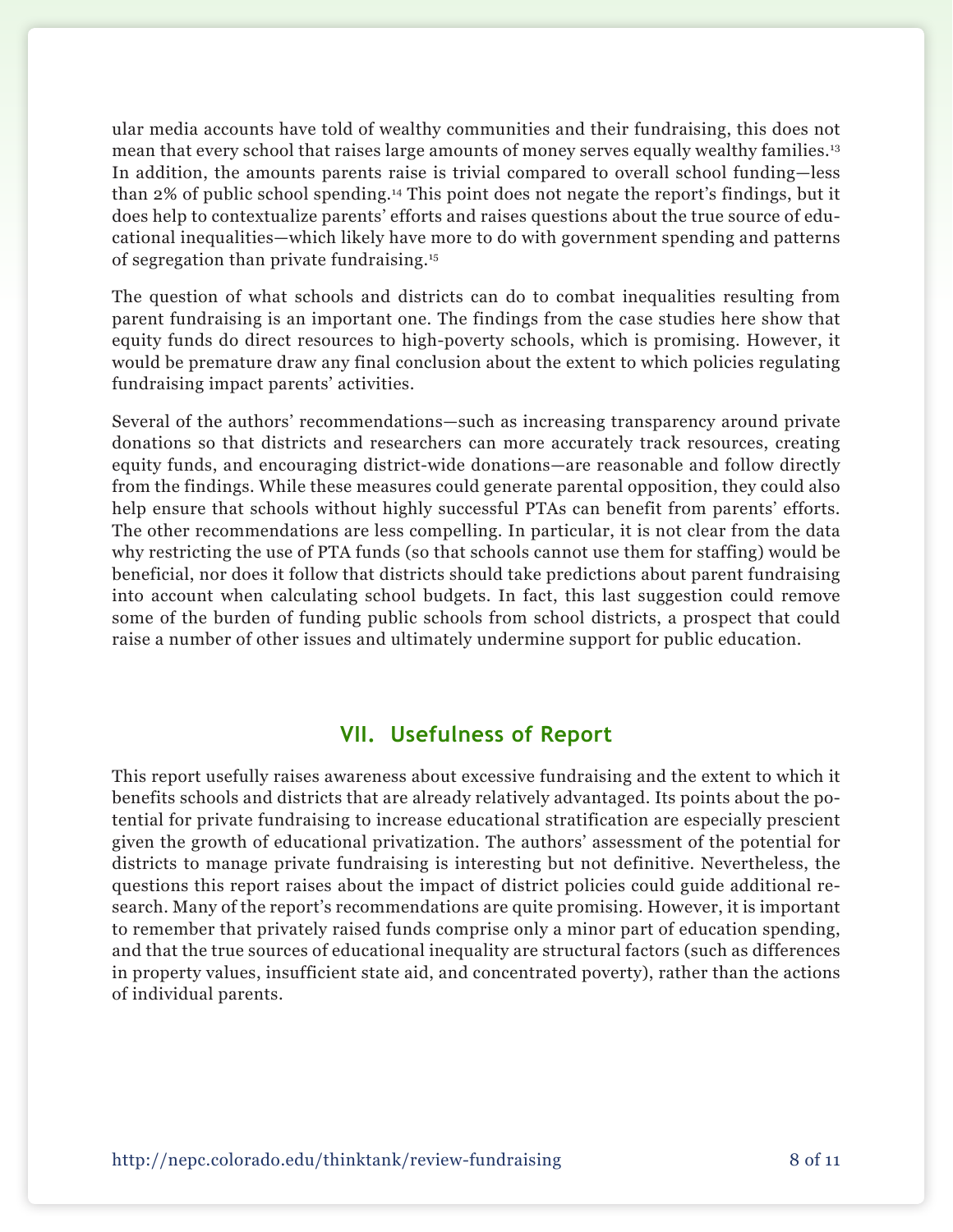### **Notes and Resources**

- 1 Woyshner, C. (2009). *The National PTA, Race, and Civic Engagement.* Columbus, OH: Ohio State University Press.
- 2 Nelson, A.A. & Gazley, B. (2014, February). The Rise of School-Supporting Nonprofits, Retrieved May 23, 2017, from<https://ssrn.com/abstract=2363032>
- 3 Brow, C., Saragrad, S. & Benner, M. (2017, April). *Hidden Money: The Outsized Role of Parent Contributions in School Finance.* Center for American Progress. Retrieved April 24, 2017, from <https://www.americanprogress.org/issues/education/reports/2017/04/08/428484/hidden-money/>
- 4 Heuer, R. & Stullich, S. (2011). *Comparability of State and Local Expenditures Among Schools Within Districts: A Report from the Study of School-Level Expenditures*. Washington, D.C.: U.S. Department of Education.

Clotfelter, C., Ladd, H., Vigdor, J., & Wheeler, J. (2007). *High-Poverty Schools and the Distribution of Teachers and Principals*. CALDER Center. Retrieved May 19, 2017, from [http://www.caldercenter.org/sites/default/files/1001057\\_High\\_Poverty.pdf](http://www.caldercenter.org/sites/default/files/1001057_High_Poverty.pdf)

5 Lee, V.E., & Burkam, D.T. (2002). *Inequality at the Starting Gate: Social Background Differences in Achievement as Children Begin School*. Washington, D.C.: Economic Policy Institute.

Lafortune, J., Rothstein, J., & Schanzenbach, D.W. (2015). *School Finance Reform and Distribution of Students' Achievement.* Cambridge, MA: National Bureau of Economic Research.

- 6 Nelson, A.A. & Gazley, B. (2014, February). The Rise of School-Supporting Nonprofits, Retrieved May 23, 2017, from<https://ssrn.com/abstract=2363032>
- 7 Hansen, J. (2008). The Role of Nongovernmental Organizations in Financing Public Schools. In H.F. Ladd & E.B. Fiske (Eds.) *Handbook of Research in Education Finance and Policy* (pp. 314–331). New York, NY: Routledge.

Posey-Maddox, L. (2016). Beyond the consumer: Parents, Privatization, and Fundraising in U.S. Urban Schooling. *Journal of Education Policy, 31*(2), 178-197.

- 8 <https://www.guidestar.org/Home.aspx>
- 9 Nelson, A.A. & Gazley, B. (2014, February). The Rise of School-Supporting Nonprofits, Retrieved May 23, 2017, from <https://ssrn.com/abstract=2363032>
- 10 Map: How Per-Pupil Spending Compares Across U.S. School Districts. *Education Week, 35*(28), 5. Retrieved May 18, 2017, from <http://www.edweek.org/ew/section/multimedia/map-how-per-pupil-spending-compares-across-us.html>
- 11 For example, Orinda Union Elementary School, which raised the most per student (over \$2,500), was in a district that spent \$9,773 per year, less than the national average of \$11,841.
- 12 Tigas, M. & Wei, S. (2017). ProPublica Nonprofit Explorer. Retrieved May 19, 2017, from <https://projects.propublica.org/nonprofits/>
- 13 For examples, see:

McKenna, L. (2016, January 28). *How Rich Parents Can Exacerbate School Inequality*. The Atlantic.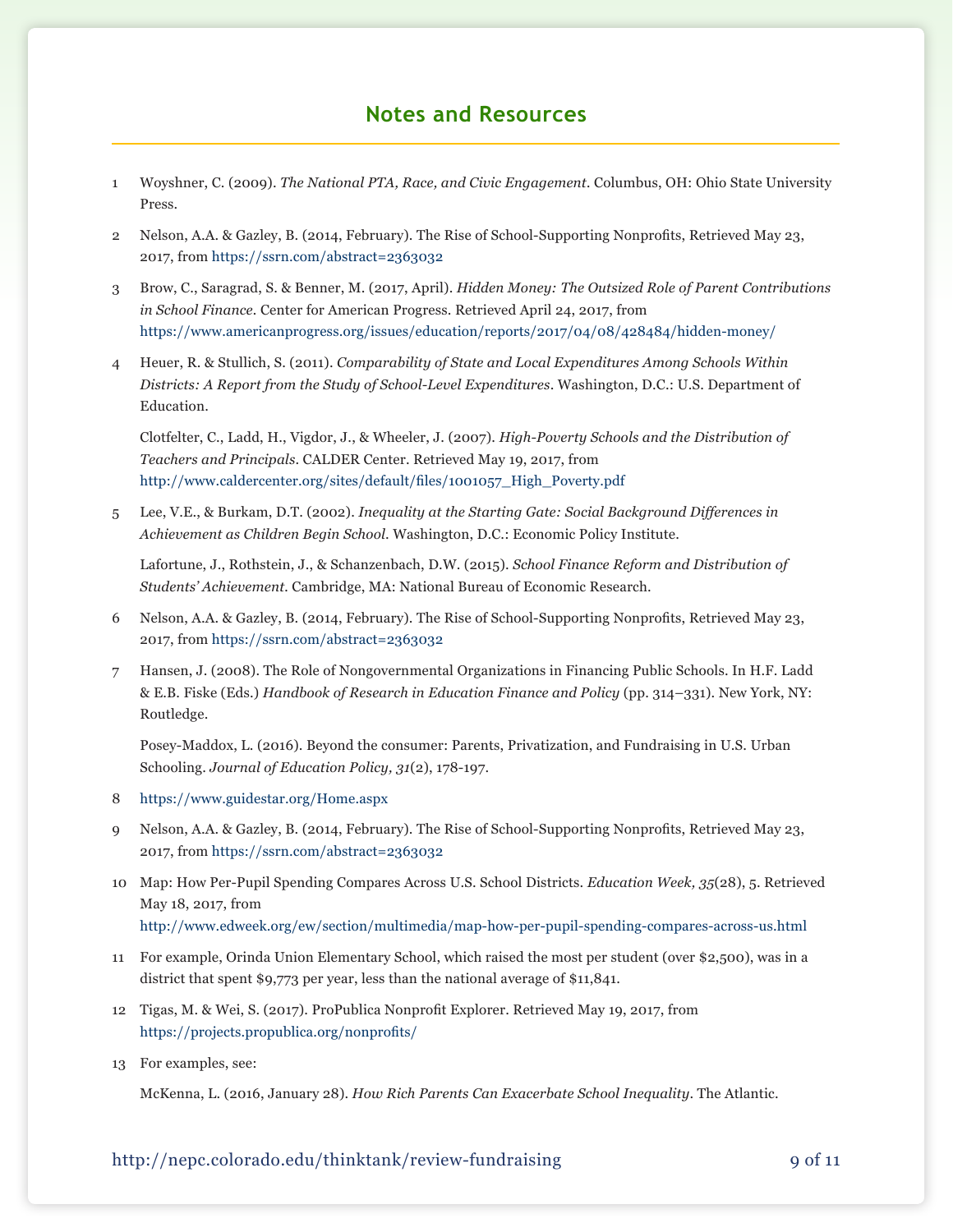Retrieved May 24, 2017, from

<https://www.theatlantic.com/education/archive/2016/01/rich-parents-school-inequality/431640/>

Karp, S. (2015, May 26). The Price of Fundraising. *The Chicago Reporter*. Retrieved May 24, 2017, from <http://chicagoreporter.com/the-price-of-fundraising/>

- 14 NCES Table 235.20: *Revenue for Public Elementary and Secondary Schools by Source of Funds and State or Jurisdiction: 2013-14*. Retrieved May 24, 2017, from [https://nces.ed.gov/programs/digest/d16/tables/dt16\\_235.20.asp](https://nces.ed.gov/programs/digest/d16/tables/dt16_235.20.asp)
- 15 See, for example:

Darling-Hammond, L. (2010). *The Flat World and Education: How America's Commitment to Equity Will Determine Our Future*. New York, NY: Teachers College Press.

Rothstein, R. (2004). *Class and Schools: Using Social, Economic, and Educational Reform to Close the Achievement Gap*. New York, NY: Teachers College Press.

Sharkey, P. (2013). *Stuck in Place: Urban Neighborhoods and the End of Progress Toward Racial Equality*. Chicago, IL: University of Chicago Press.